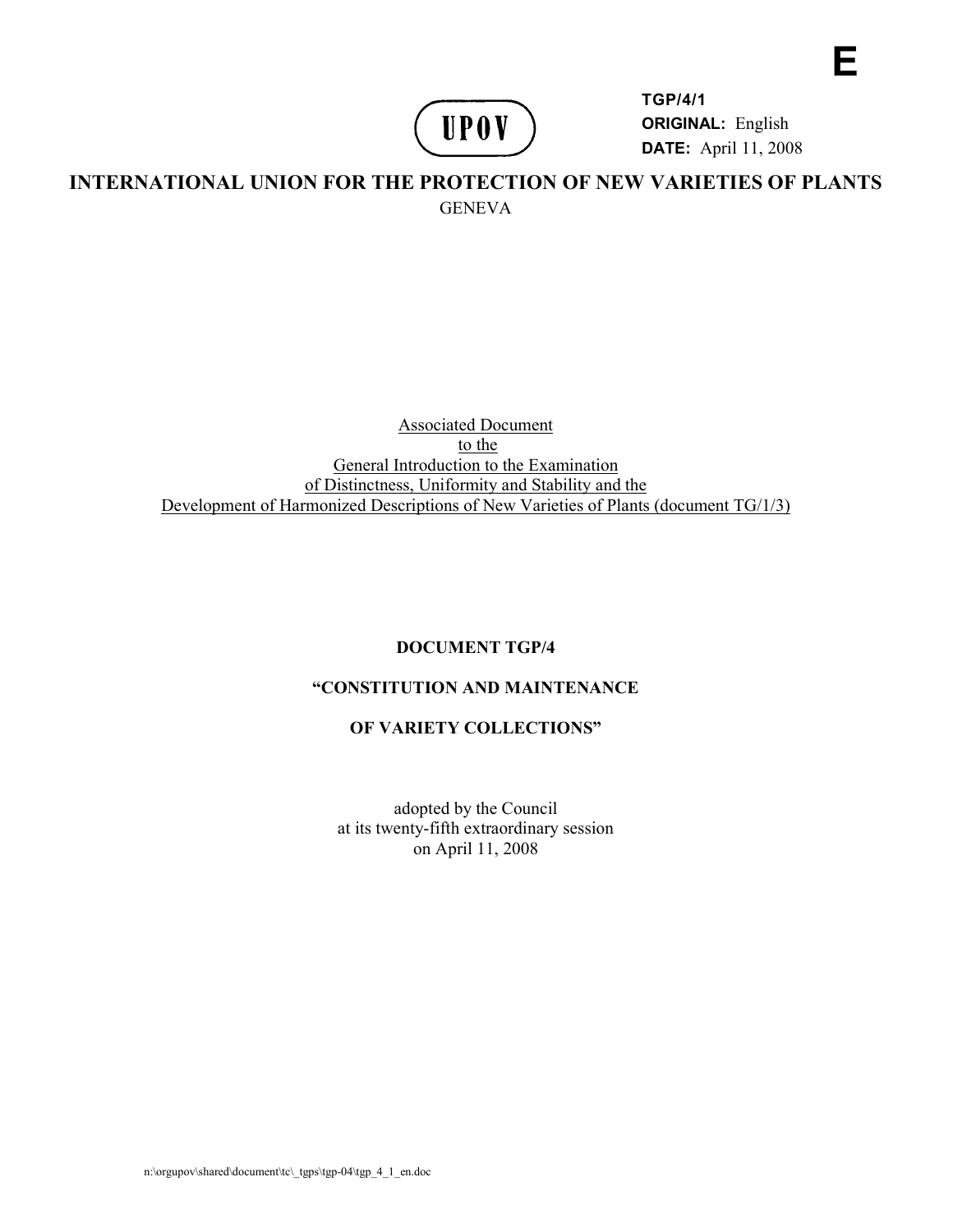# $TGP/4/1$ page 2

# **TABLE OF CONTENTS**

# PAGE

|     | 2.1.1                                                                                                 |  |
|-----|-------------------------------------------------------------------------------------------------------|--|
|     |                                                                                                       |  |
| 2.2 |                                                                                                       |  |
|     |                                                                                                       |  |
|     | 2.2.2 Making an inventory of varieties of common knowledge for inclusion in the variety               |  |
|     | 2.3 Varieties of common knowledge not included in the variety collection or for which living plant    |  |
|     |                                                                                                       |  |
|     |                                                                                                       |  |
|     | 3.1.1                                                                                                 |  |
|     | 3.1.2                                                                                                 |  |
|     | 3 1 2 1                                                                                               |  |
|     | 3.1.2.2<br>3.1.2.3                                                                                    |  |
|     | 3.1.2.4                                                                                               |  |
|     | 3.1.2.5                                                                                               |  |
|     | Obtaining living plant material only when required for a particular growing trial or other<br>3.1.2.6 |  |
|     |                                                                                                       |  |
| 3.2 |                                                                                                       |  |
|     |                                                                                                       |  |
|     |                                                                                                       |  |
|     |                                                                                                       |  |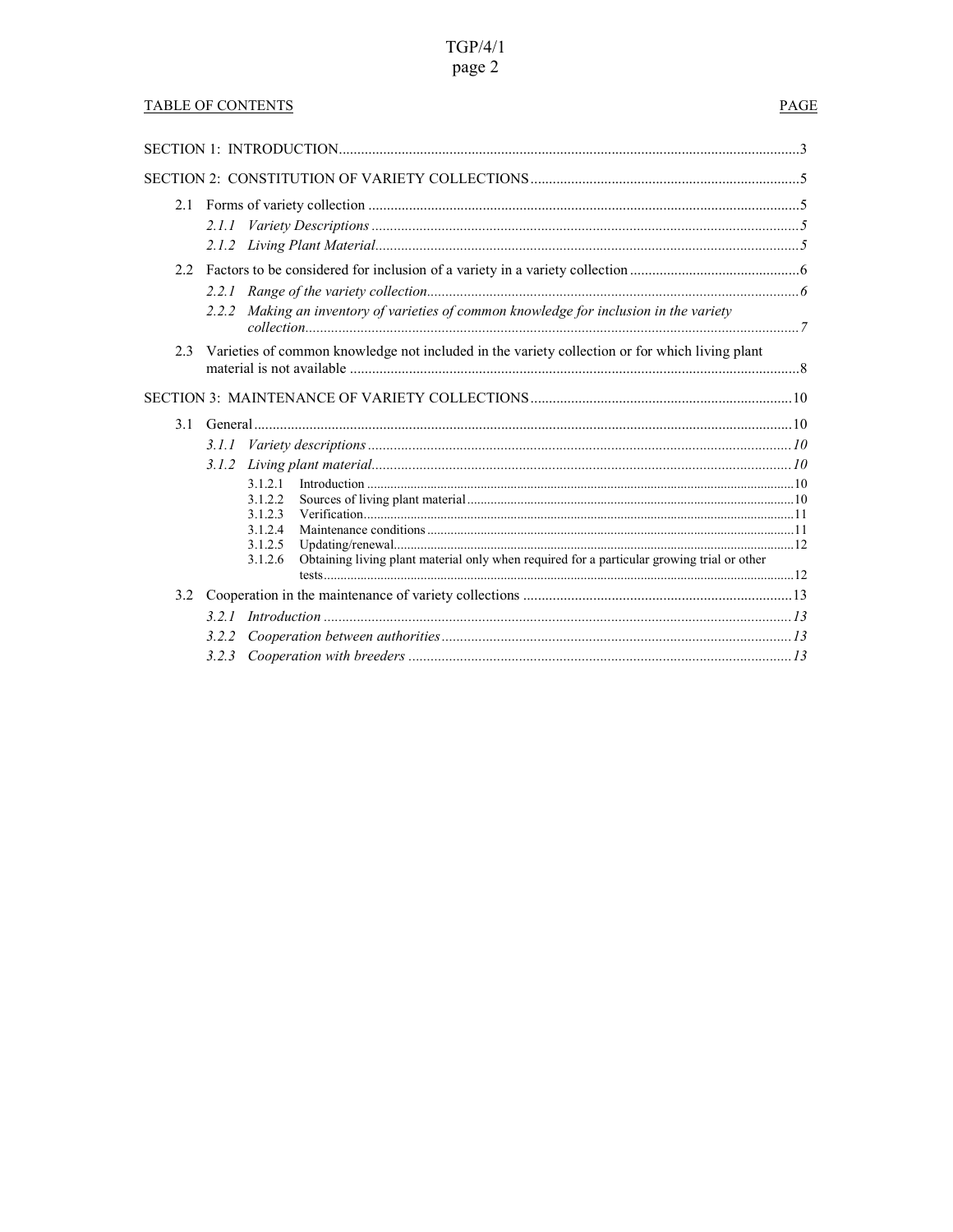#### page 3

# **SECTION 1: INTRODUCTION**

1.1 Article 7 of the 1991 Act of the UPOV Convention establishes that "a variety shall be deemed to be distinct if it is clearly distinguishable from any other variety whose existence is a matter of common knowledge at the time of the filing of the application."

1.2 The "General Introduction to the Examination of Distinctness, Uniformity and Stability and the Development of Harmonized Descriptions of New Varieties of Plants" (document TG/1/3), hereinafter referred to as the "General Introduction", states, with respect to common knowledge (see Chapter 5.2.2), that:

"Specific aspects which should be considered to establish common knowledge include, among others:

 (a) commercialization of propagating or harvested material of the variety, or publishing a detailed description;

 (b) the filing of an application for the grant of a breeder's right or for the entering of a variety in an official register of varieties, in any country, which is deemed to render that variety a matter of common knowledge from the date of the application, provided that the application leads to the grant of a breeder's right or to the entering of the variety in the official register of varieties, as the case may be;

(c) existence of living plant material in publicly accessible plant collections.

Common knowledge is not restricted to national or geographical borders."

Further information on varieties whose existence is a matter of common knowledge ("varieties of common knowledge") is provided in document TGP/3 "Varieties of Common Knowledge" (document TGP/3).

1.3 Although not exhaustive, and taking into account that these aspects have to be considered on a worldwide basis, it is clear that the list of varieties of common knowledge for a given species can be very large. Therefore, it may be useful to employ a process to reduce the number of varieties of common knowledge which need to be included in growing trials or other tests for direct comparison against a variety which is the subject of an application for plant breeders' rights ("candidate variety"). That process can be summarized in the following steps:

- Step 1: Making an inventory of the varieties of common knowledge;
- Step 2: Establishing a collection ("variety collection") of varieties of common knowledge which are relevant for the examination of distinctness of candidate varieties according to Section 2 "Constitution of Variety Collections" of this document;
- Step 3: Selecting the varieties from the variety collection which should be included in the growing trial or other tests for the examination of distinctness of a particular candidate variety.

The identification of varieties of common knowledge which should be included in the variety collection (Step 1) and the establishment of a variety collection (Step 2) are addressed below. The use of the variety collection to select varieties to be included in the growing trial or other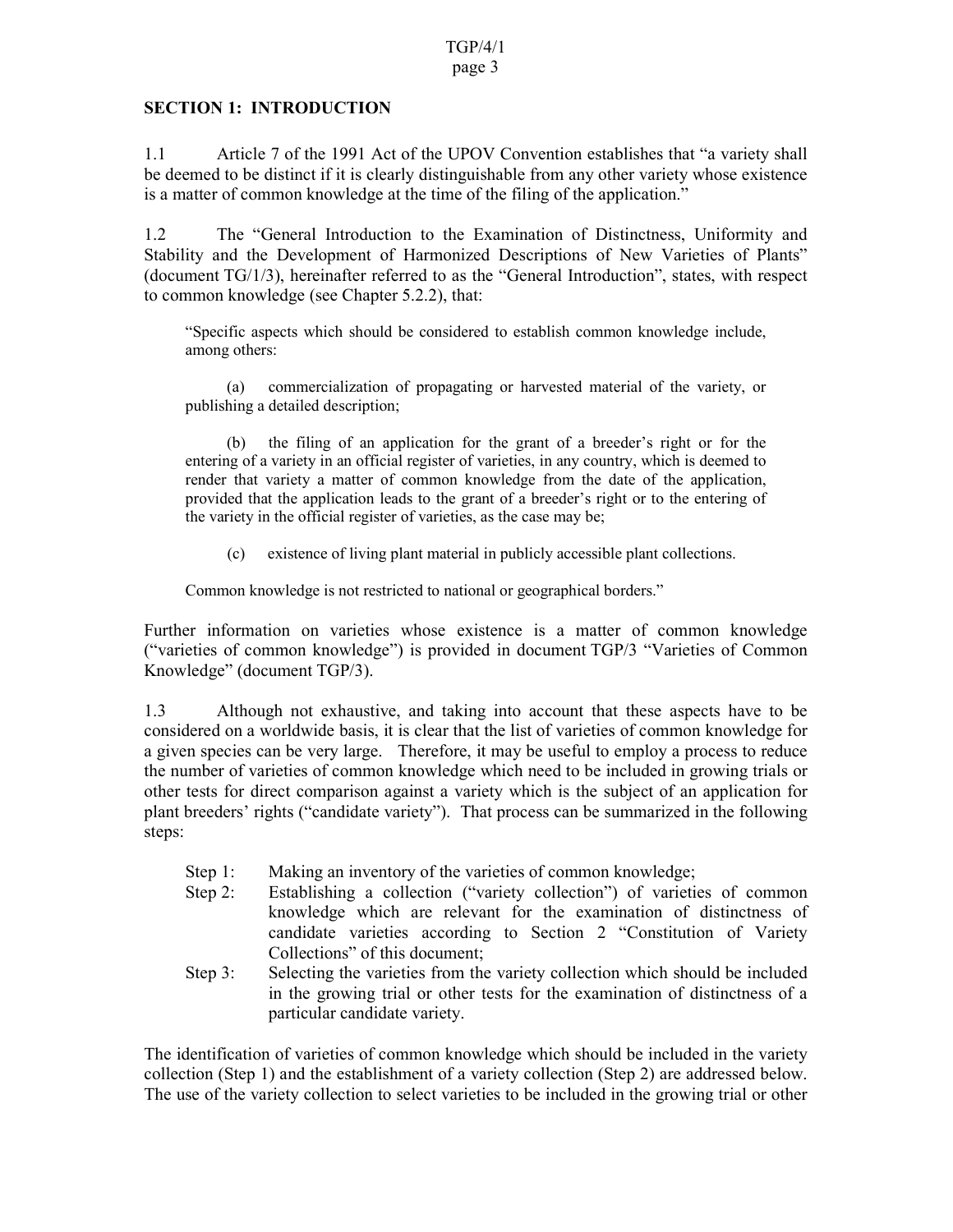## page 4

tests, is addressed in document TGP/9 "Examining Distinctness" (document TGP/9/1), Section 2: Selecting Varieties for the Growing Trial.

1.4 The following sections address two main aspects of variety collections. Section 2 "Constitution of Variety Collections", considers the identification of varieties of common knowledge for inclusion in the variety collection. Section 3 "Maintenance of Variety Collections" provides guidance concerning the maintenance of descriptions and living plant material in the variety collections and information on cooperation in the maintenance of variety collections. For the purposes of this document, maintenance of living plant material refers to the way the living plant material is maintained in storage (e.g. seed) or under cultivation (e.g. vegetatively propagated varieties).

1.5 The organizer of a variety collection is referred to as a "variety collector" in this document.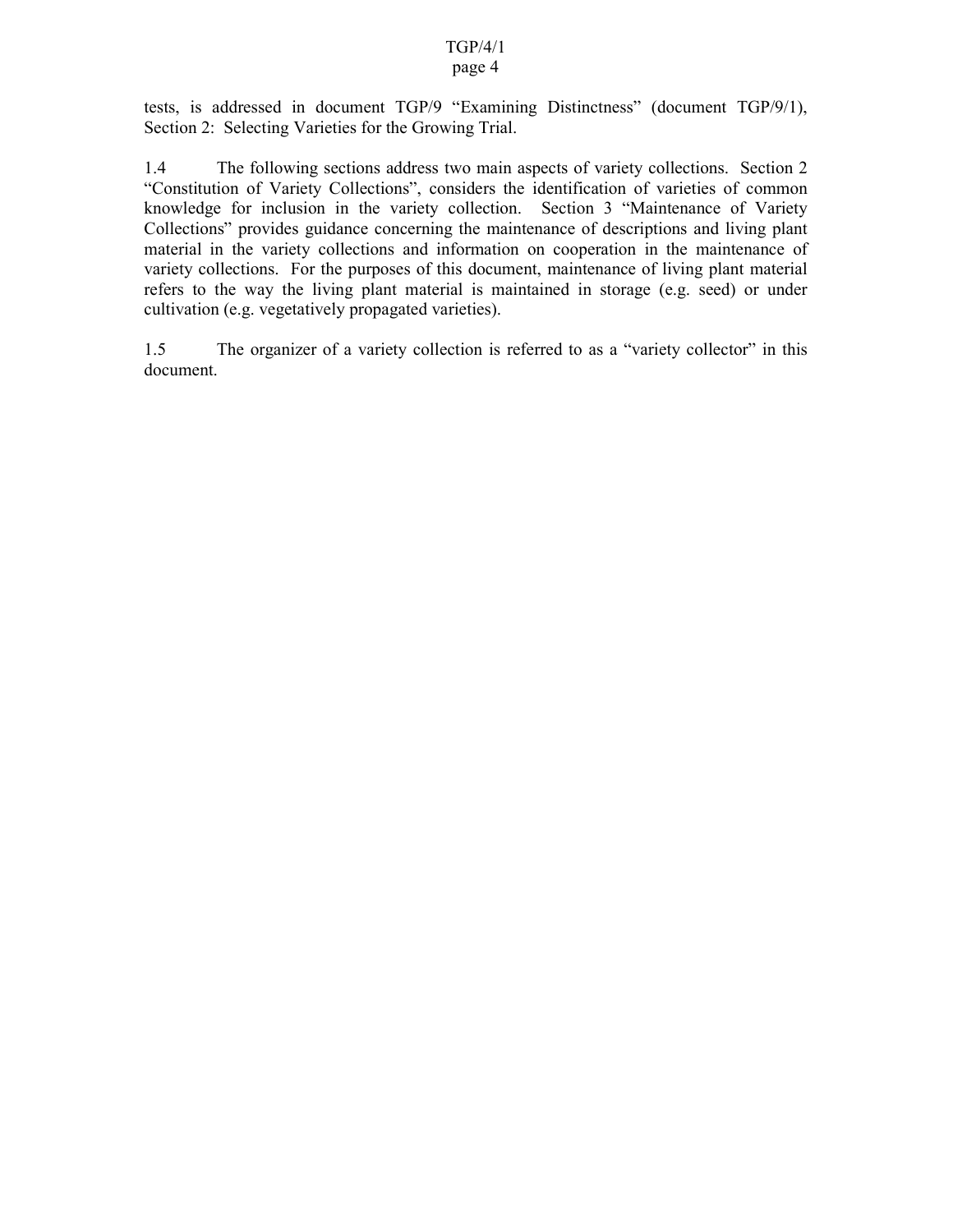#### page 5

## **SECTION 2: CONSTITUTION OF VARIETY COLLECTIONS**

## **2.1 Forms of variety collection**

A variety collection may comprise variety descriptions and, where necessary, living plant material.

## 2.1.1 Variety Descriptions

2.1.1.1 The following forms of variety description might be included in the variety collection:

 (i) a full description according to the UPOV Test Guidelines produced by the member of the Union establishing the variety collection: where used, this provides the possibility to detect the most similar varieties on the basis of the data, held in a database, which have all been collected from the same location. However, in the case of very similar varieties, it is still necessary to have a direct side-by-side comparison of the varieties;

 (ii) a full description according to the UPOV Test Guidelines which has not been produced by the member of the Union establishing the variety collection: this might be a satisfactory basis on which to exclude varieties in the variety collection from a direct comparison against the candidate variety in a growing trial or other test, if the differences are sufficiently clear. In the case of similar varieties, the environmental effect on the expression of characteristics is such that, in general, this is likely not to be a satisfactory basis for excluding varieties from the growing trial or other tests;

 (iii) a short description produced by another member of the Union where the variety is registered: in general, this type of description may be helpful for grouping of similar varieties in the growing trial or other tests where the description is based on grouping or Technical Questionnaire characteristics, but may not be very helpful for excluding varieties from the growing trial or other tests;

 (iv) images (e.g. photographs, illustrations or digitalized images) of representative parts of the plants of each variety;

 (v) relevant descriptive information from, for example, scientific publications, commercial catalogues, databases, etc.

2.1.1.2 Document TGP/9/1, Section 2 explains how descriptions of the varieties in the variety collection can be used for selecting varieties to be included in the growing trial. The source of the information, the completeness of the variety descriptions and the susceptibility of the characteristics to the environmental conditions will have a bearing on the usefulness of variety descriptions for that purpose. Consultation of plant experts may enable the completeness of the information to be improved.

# 2.1.2 Living Plant Material

2.1.2.1 As explained in Section 2.1.1 documented descriptions can provide information to assist with the grouping of varieties and reducing the number of varieties of common knowledge which need to be included in a growing trial. The most effective means of examining distinctness is to conduct a growing trial or other test containing the candidate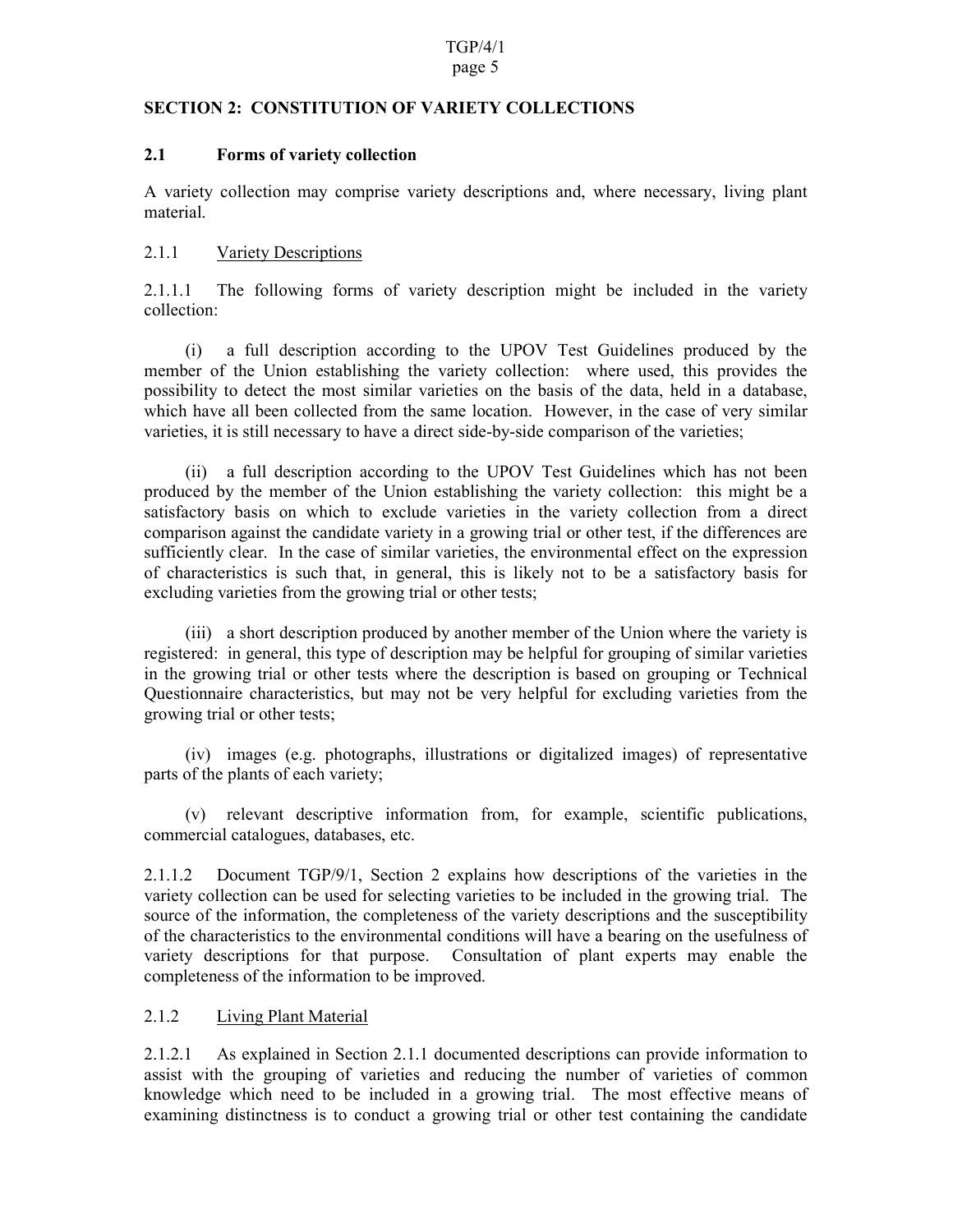# page 6

variety and the relevant varieties of common knowledge. This requires that living plant material is available.

2.1.2.2 In some cases, the variety collector may collect and maintain living plant material of varieties in the variety collection. However, in other cases, for example, the variety collector may only obtain living plant material of varieties as and when those varieties need to be included in growing trials or other tests.

2.1.2.3 There are several factors which may influence the choice of whether to establish a collection of living plant material for a given species. For example:

 (i) the value of having a standard, verified source of living plant material ready for inclusion in the growing trial or other tests at the appropriate time;

(ii) the cost and facilities needed to store and maintain living plant material;

 (iii) type of living plant material to be stored: seed is, in general, easier to maintain and to store for long periods than vegetatively propagated material;

 (iv) type of species: in annual species it is necessary either to store propagating material or to renew it every year. The whole collection need not necessarily be grown every year; instead, only those varieties which are relevant for the candidate varieties under examination may be included in the growing trial or other tests. In perennial species, the collection of living plant material could be in the form of whole plants in the field;

 (v) Government regulations concerning the movement of living plant material (e.g. phytosanitary regulations, legislation concerning the protection of the environment, human and animal health, etc.).

# **2.2 Factors to be considered for inclusion of a variety in a variety collection**

When establishing a variety collection it is necessary to decide first on the range of the collection and then to identify the varieties of common knowledge which are covered by that range. It is important to note that a variety collection cannot be established definitively. The variety collection needs to be continuously updated taking into account the evolution of lists of varieties of common knowledge, the development of new types or groups of varieties and the introduction of new plant genetic material, and needs to be reviewed in relation to each new candidate variety. Candidate varieties should also be considered for inclusion in a variety collection (see Section 2.2.2.1 (ii)).

# 2.2.1 Range of the variety collection

2.2.1.1 A variety collection may encompass a whole species, or more than one species if there are interspecific hybrids, or may be limited to a subspecies or to types of varieties or groups of varieties within a species or subspecies. In this document, "type of variety" means that varieties of that type have a common trait, or traits, often physiological traits (e.g. long/short day varieties), by which they are recognized beyond the purposes of the examination of DUS. The term "group of varieties" means a grouping of varieties specifically for the purposes of the examination of distinctness (e.g. 2-row/6-row ear type in barley).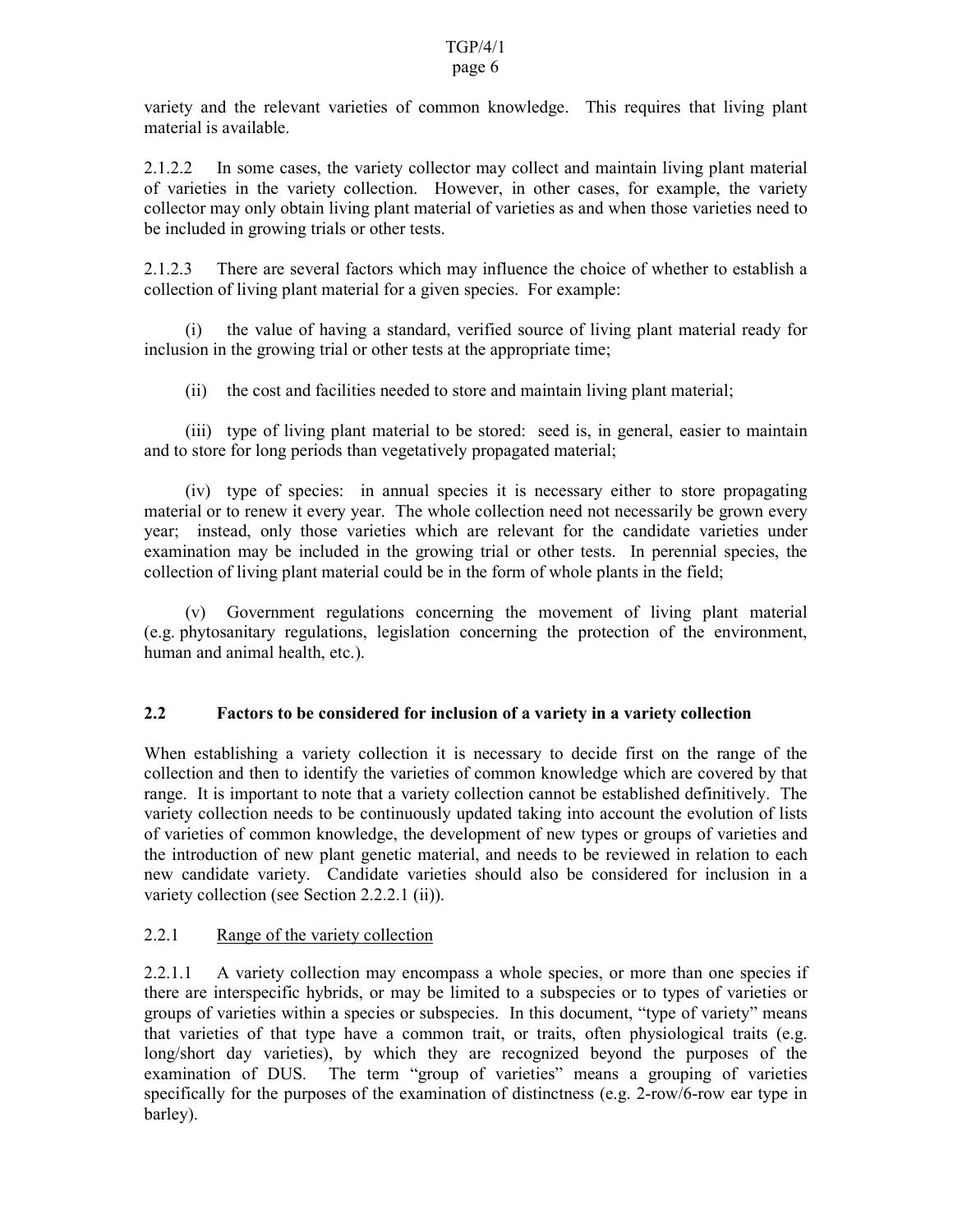#### page 7

2.2.1.2 With regard to types of varieties, the following factors might be relevant:

 (i) recognition of different types of varieties within the relevant UPOV Test Guidelines, or by the establishment of separate UPOV Test Guidelines for different variety types within, for example, the same species;

 (ii) the variety collection might be limited by taking into account certain physiological traits of the varieties (e.g. earliness, day length susceptibility, frost resistance, etc.), for example according to the climatic conditions for which those varieties are adapted.

2.2.1.3 With regard to groups of varieties, the General Introduction, Chapter 5.3.1.1, states the following:

"It is necessary to examine distinctness in relation to all varieties of common knowledge. However, a systematic individual comparison may not be required with all varieties of common knowledge. For example, where a candidate variety is sufficiently different, in the expression of its characteristics, to ensure that it is distinct from a particular group (or groups) of varieties of common knowledge, it would not be necessary for a systematic individual comparison with the varieties in that group (or those groups)."

2.2.1.4 The General Introduction, Chapter 8.1, states that "Different groups of varieties within a species can be dealt with in separate or subdivided Test Guidelines if the categories can be reliably separated on the basis of characteristics suitable for distinctness, or where an appropriate procedure has been developed to ensure that all varieties of common knowledge will be adequately considered for distinctness". Document TGP/7 "Development of Test Guidelines" (document TGP/7/1, Annex 3: GN 4) clarifies that this "explanation is provided to ensure that groups or types of varieties are only created where it is possible to ensure that a variety will be clearly placed into the appropriate group [or type], or if not, that other measures are taken to ensure that all varieties of common knowledge are considered for distinctness."

2.2.1.5 In the case of hybrid varieties, the examination of distinctness may include examination of the components and the formula of the hybrid (see document TGP/9/1). If it is decided to use this approach in the examination of hybrids, the variety collection should include all varieties used as components (generally inbred lines) of all the hybrid varieties included in the variety collection, as well as varieties of common knowledge in the variety collection in their own right.

#### 2.2.2 Making an inventory of varieties of common knowledge for inclusion in the variety collection

2.2.2.1 The following should, in particular, be taken into account with regard to making an inventory of varieties of common knowledge for inclusion in the variety collection:

 (i) the list of protected varieties and the official, or other, registers of varieties. The variety collection should include varieties in those lists and varieties previously included in those lists;

 (ii) the list of varieties which are the subject of an application for protection or official registration. Article 7 of the 1991 Act of the UPOV Convention states that: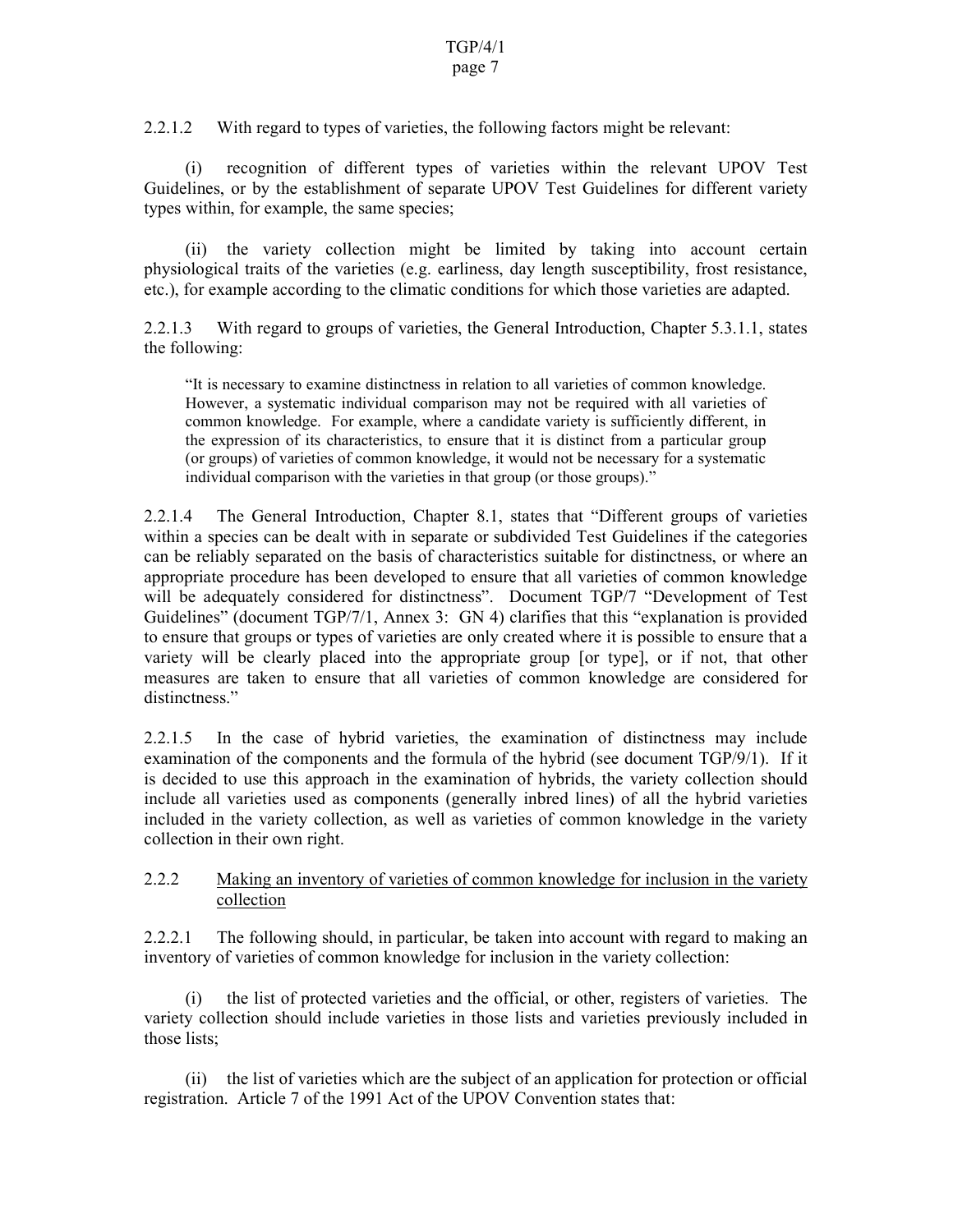## page 8

" … In particular, the filing of an application for the granting of a breeder's right or for the entering of another variety in an official register of varieties, in any country, shall be deemed to render that other variety a matter of common knowledge from the date of the application, provided that the application leads to the granting of a breeder's right or to the entering of the said other variety in the official register of varieties, as the case may be."

Thus, varieties which are the subject of such an application should be included in the variety collection. In that respect, authorities should check information on varieties for which such an application has been filed with other authorities. It is of particular importance to facilitate the exchange between authorities of information contained in their publications, including by means of the UPOV-ROM Plant Variety Database;

 (iii) any commercial document in which varieties are marketed as propagating or harvested material, especially when there is no official registration system;

 (iv) any list including varieties which are publicly available within plant collections (varieties included in genetic resource collections, collection of old varieties, etc.);

(v) information provided by relevant plant experts;

 (vi) relevant example varieties used for the examination of distinctness (for more information about example varieties see document TGP/7/1, Annex 3: GN 26.

2.2.2.2 As stated in Section 1.2, common knowledge is not restricted to national borders. In addition to the territory of the member of the Union concerned, particular consideration should be given to:

(i) territories where plant material of the type and species concerned is traded;

 (ii) territories with which the member of the Union concerned has a relationship for breeding activities, seed trade or any exchange of plant products and which have similar climatic and growing conditions;

 (iii) other territories where examination of distinctness is conducted for the type and species concerned.

2.2.2.3 The process of identifying varieties of common knowledge for inclusion in the variety collection requires appropriate knowledge of varieties of common knowledge and the requirements for distinctness and it is recommended that, where necessary, guidance is sought from relevant experts, particularly experienced DUS examiners.

## **2.3 Varieties of common knowledge not included in the variety collection or for which living plant material is not available**

2.3.1 As explained in Section 2.2, a variety collection cannot be established definitively and may not contain all varieties of common knowledge which could be relevant for the examination of distinctness. In addition, there may be situations where the authority cannot obtain living plant material of a variety included in the variety collection. To address such situations the General Introduction, Chapter 5.3.1.2, states the following: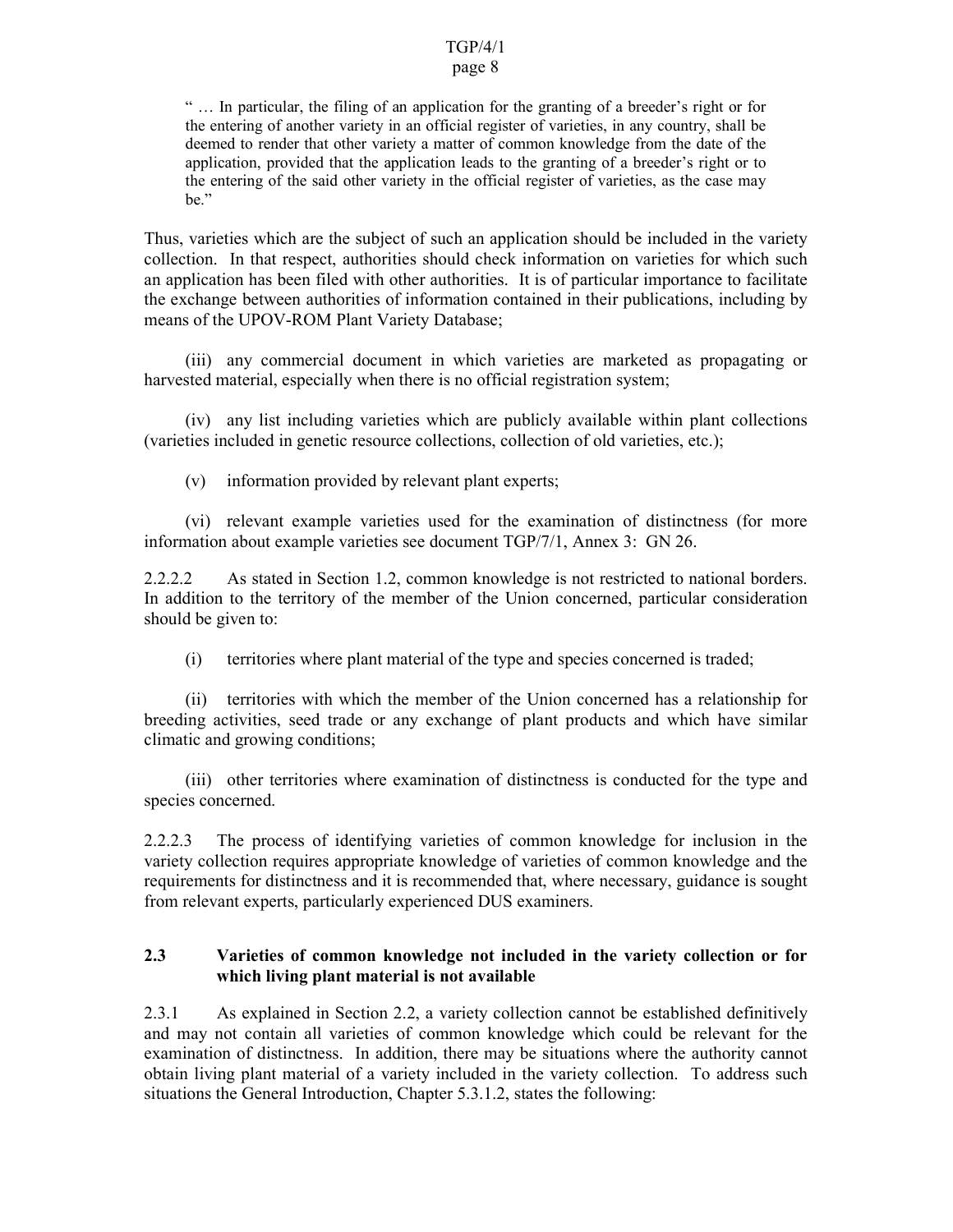#### page 9

"… certain supplementary procedures may be developed to avoid the need for a systematic individual comparison. For example, the publication of variety descriptions, inviting comment from interested parties, or cooperation between members of the Union, in the form of an exchange of technical information, could be considered as supplementary procedures. However, such an approach would only be possible where the supplementary procedures, in conjunction with the other procedures, provide an effective examination of distinctness overall. Such procedures may also be appropriate for consideration of varieties of common knowledge, for which living plant material is known to exist (see Section 5.2.2) but where, for practical reasons, material is not readily accessible for examination. Any such procedures are set out in document TGP/9, 'Examining Distinctness'."

2.3.2 In addition to the examples mentioned in the General Introduction, the making available of the list of varieties against which candidate varieties have been examined, and the making use of panels of experts, are other examples of supplementary procedures.

2.3.3 The UPOV Convention has a means to address situations where a candidate variety is incorrectly considered to be distinct, in that it requires a breeder's right to be declared null and void if the distinctness requirement was not complied with at the time of the grant of the breeder's right (see Article 21(1)(i) of the 1991 Act and Article 10(1) of the 1978 Act). However, in order to provide high quality protection, such cases should remain the exceptions and establishment of variety collections and supplementary procedures, for addressing distinctness with regard to varieties of common knowledge not included in the variety collection, should be as robust as possible. More information concerning supplementary procedures is provided in Document TGP/9/1, Section 6.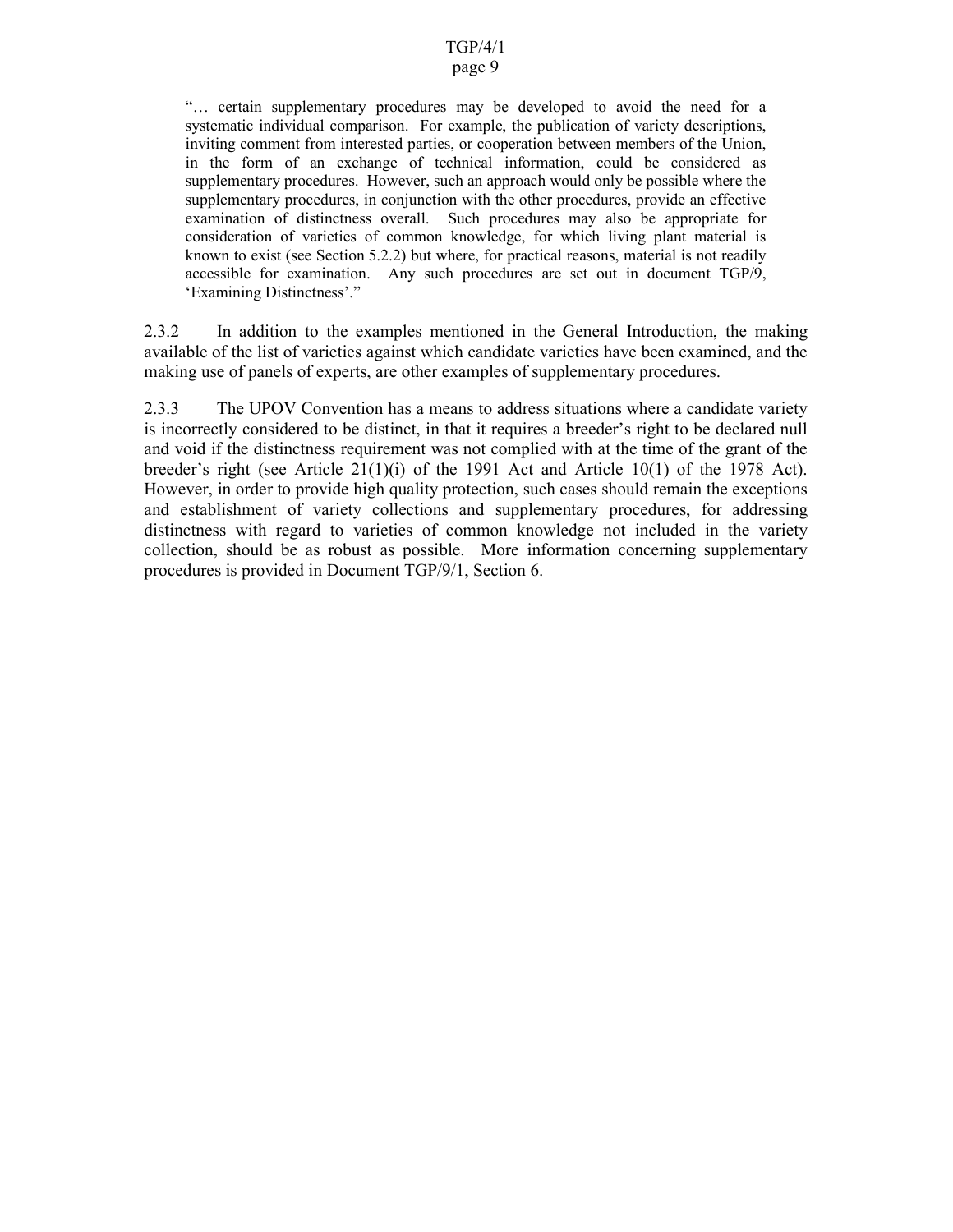## page 10

## **SECTION 3: MAINTENANCE OF VARIETY COLLECTIONS**

# **3.1 General**

As explained in Section 2.2, a variety collection cannot be established definitively**.** The variety collection needs to be continuously updated taking into account the evolution of lists of varieties of common knowledge, the development of new types or groups of varieties and the introduction of new plant genetic material, and needs to be reviewed in relation to each new candidate variety. It is necessary to establish contacts with the authorities in different territories to obtain information and to be able to obtain descriptions and living plant material as required. It is also important to complete the variety collection on a case-by-case basis considering the information provided by the applicant, particularly concerning the breeding scheme of the candidate variety. The purpose of the following subsections is to provide guidance on some specific aspects concerning the maintenance of variety collections in the form of variety descriptions and living plant material.

# 3.1.1 Variety descriptions

With regard to descriptions based on the relevant UPOV Test Guidelines, it is important to note that UPOV Test Guidelines may be revised (see document TGP/7), possibly leading to the introduction of some new characteristics and the deletion of some others from the table of characteristics. Furthermore, the states of expression of a characteristic may be amended. Therefore, descriptions which have been prepared using different versions of the UPOV Test Guidelines for the same species or group of species may not be fully compatible. In these cases, the descriptions should be aligned as far as possible.

# 3.1.2 Living plant material

# *3.1.2.1 Introduction*

The maintenance of a variety collection of living plant material involves a number of activities, the aim of which is to enable a variety to be ready for inclusion in the growing trial or other tests when examination of distinctness renders it necessary. For the purposes of this document, maintenance of living plant material refers to the way the living plant material is maintained in storage (e.g. seed) or under cultivation (e.g. vegetatively propagated varieties).

#### *3.1.2.2 Sources of living plant material*

3.1.2.2.1 Some important potential sources of living plant material are as follows:

- (i) Breeder / Maintainer / Applicant;
- (ii) Variety collectors in other territories;
- (iii) Authorities responsible for an official register (e.g. National List);
- (iv) Market;
- (v) Plant collections.

3.1.2.2.2 For the purposes of the examination of DUS, UPOV encourages cooperation between variety collectors (see Section 3.2) including, in particular, the exchange of information and living plant material for the examination of distinctness. However, in the particular case of parent lines submitted as a part of the examination of a candidate hybrid variety, living plant material should only be made available to other variety collectors in such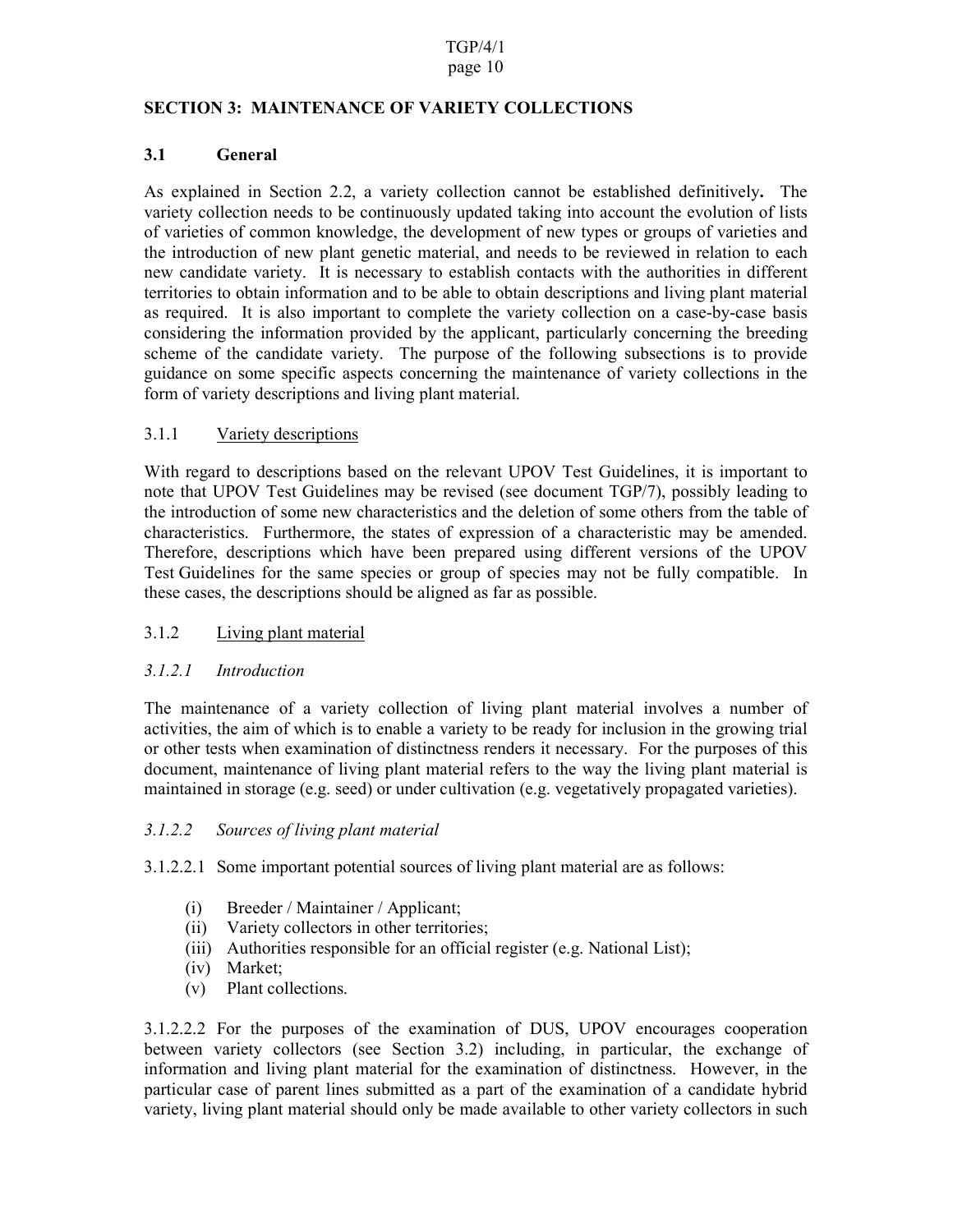# page 11

a way that the legitimate interests of the breeder would be safeguarded. Examples of policies and contracts for material submitted by the breeder are provided in document TGP/5 "Experience and Cooperation in DUS Testing" (document TGP/5).

3.1.2.2.3 Variety collectors are important sources of verified living plant material. However, in some circumstances there may be limitations in respect to the amount of material available from such sources. In these situations, small quantities of material can, nevertheless, enable the requesting authority to verify material from other sources before its incorporation in the variety collection.

3.1.2.2.4 Breeders are an important source of living plant material and cooperation with breeders is encouraged (see Section 3.2.3). In particular, for protected varieties, breeders have a particular incentive to maintain their varieties since lack of maintenance of a variety may lead to the cancellation of the plant breeder's right.

# *3.1.2.3 Verification*

3.1.2.3.1 When new living plant material is introduced into the collection, it should, as appropriate, be verified that it conforms to the variety. Inadequate verification of the material of the varieties in the variety collection may lead to an incorrect conclusion on distinctness of candidate varieties, with negative consequences for the plant breeder's rights granted.

3.1.2.3.2 In seed-propagated varieties, for example, the identity of new living plant material can be verified by conducting side-by-side plot comparisons between the material in the collection and the new material. In vegetatively propagated species, the new material can be tested against the variety description and in cases where there are plants in the collection, the verification can be performed before the removal of those plants. In cases where the living plant material is not maintained by the variety collector, or where it is not possible to make a direct comparison with existing material in the variety collection, the material should, where possible, be checked against the description produced by the variety collector or the official description of the variety. In other cases, the material should be checked against other appropriate descriptions, for example plant registers or commercial catalogues.

3.1.2.3.3 It may be appropriate for other features of the new living plant material, apart from identity, to be tested, for example its phytosanitary status, or its viability and germination capacity.

# *3.1.2.4 Maintenance conditions*

3.1.2.4.1 The maintenance requirements depend on the type of living plant material stored: seeds, whole plants, plant tissue in micro-propagation, etc. Appropriate measures should be taken to ensure that, as far as possible, the maintenance conditions do not influence the expression of the characteristics of the variety in the growing tests or other trials in such a way as to affect the assessment of distinctness. For example, in the case of plants maintained by micropropagation, it may be necessary to grow the plants for a sufficient period to ensure that the material of all the varieties in the growing test are at a comparable stage of development.

3.1.2.4.2 In variety collections of trees and non seed-propagated perennial varieties, the plants may be maintained under cultivation. Routine cultural practices, including the selection of rootstocks, should be standardized and applied to all the material in the collection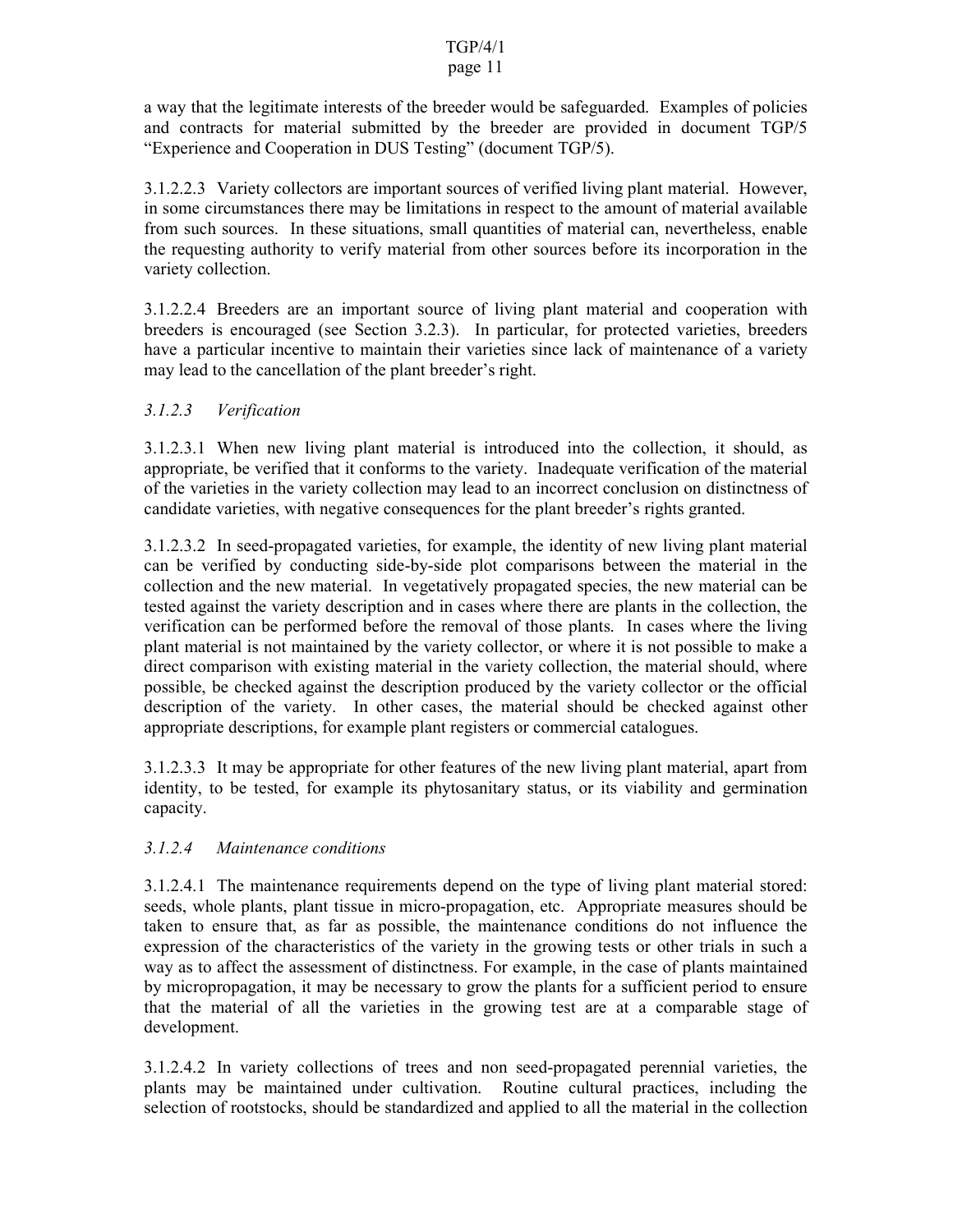#### TGP/4/1 page 12

with the aim of ensuring that distinctness is based on differences in the genotype rather than on differences due to environmental conditions.

# *3.1.2.5 Updating/renewal*

3.1.2.5.1 Keeping the variety collection up-to-date is necessary to ensure its usefulness, the effectiveness of the examination, and the consequent quality of protection granted to a variety. Where appropriate (see Section 2.1.2), living plant material of new varieties of common knowledge should be included in the collection. However, the reason for the inclusion of some varieties already in the collection may be no longer valid; for example, the application for a candidate variety may be withdrawn. In such cases, the varieties should be removed from the variety collection and the living plant material of those varieties should be eliminated.

3.1.2.5.2 With respect to the living plant material already included in the variety collection, there are situations which require the renewal of that material, such as:

 (i) when the material originally provided by the applicant was in the quantity needed for DUS examination only, and more material is needed after the examination for long-term storage in the collection;

(ii) when the material in the collection has been depleted or has deteriorated;

 (iii) in variety collections of trees and non seed-propagated perennial varieties (see Section 3.1.2.4.2). Observations should be made on plants at the same physiological stage, although the plants may be of different ages. Nevertheless, at some time, the plants may become over-mature (i.e. too old for observations) and need to be replaced.

3.1.2.5.3 A routine procedure for verifying material before its introduction in the collection, whether of new varieties of common knowledge or renewal of material of varieties already included in the variety collection, should be established (see Section 3.1.2.3).

# *3.1.2.6 Obtaining living plant material only when required for a particular growing trial or other tests*

A variety collection may exist as a database of variety descriptions with the necessary living plant material being assembled when required, thus avoiding any need for living plant material to be maintained by the variety collector on an on-going basis. In such cases, the practice is to request material of the relevant varieties from the appropriate source each time it is necessary to conduct a specific examination of distinctness. In this way, varieties selected from the variety collection can be included in the growing trial or other tests to enable direct plant-to-plant comparisons. Where necessary, the material should be verified as set out above (see Section 3.1.2.3) and the physical status of the material should be such as to not influence the expression of the characteristics of the variety in the growing tests or other trials in such a way as to affect the assessment of distinctness. For example, the varieties may need to have been propagated in the same manner and be of similar maturity at establishment.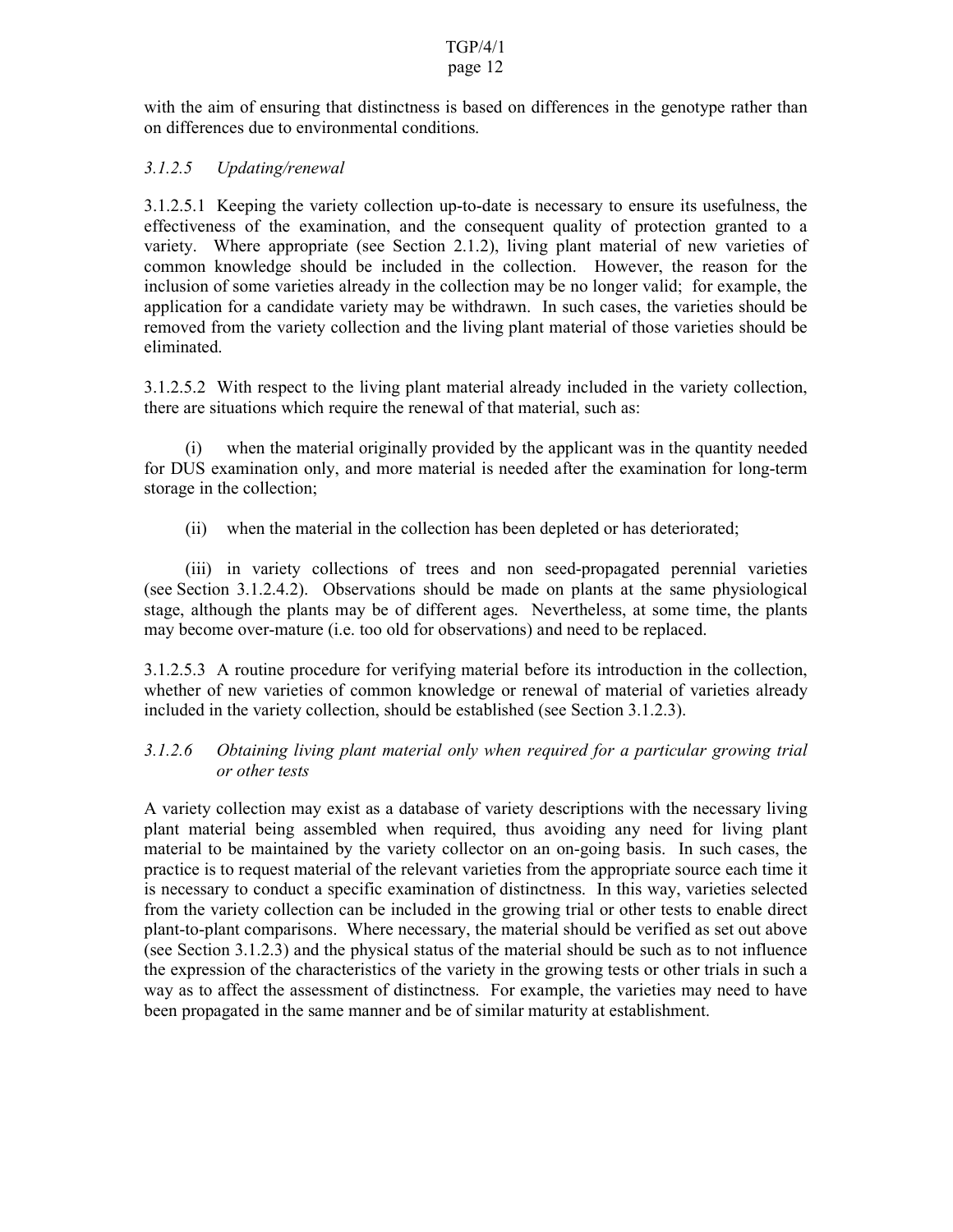# **3.2 Cooperation in the maintenance of variety collections**

# 3.2.1 Introduction

3.2.1.1 Article 12 of the 1991 Act of the UPOV Convention states:

"… In the course of the examination, the authority may grow the variety or carry out other necessary tests, cause the growing of the variety or the carrying out of other necessary tests, or take into account the results of growing tests or other trials which have already been carried out. For the purposes of examination, the authority may require the breeder to furnish all the necessary information, documents or material."

3.2.1.2 Cooperation for DUS testing is encouraged. It may take different forms under the UPOV Convention (see General Introduction, Chapter 3), and can cover different aspects related to variety collections.

# 3.2.2 Cooperation between authorities

3.2.2.1 For the establishment of variety collections, the availability of information on varieties of common knowledge is a key requirement. Exchange of information between authorities, breeders, botanic gardens, gene banks, and any other possible source of information is very important to define the list of varieties to be included in the collection (see Section 2.2).

3.2.2.2 For the purposes of the examination of DUS, UPOV encourages cooperation between authorities/variety collectors including, in particular, the exchange of information and living plant material of varieties of common knowledge for the examination of distinctness. As explained in Section 3.1.2.2.2, in the particular case of parent lines submitted as a part of the examination of a candidate hybrid variety, living plant material should only be made available to other variety collectors in such a way that the legitimate interests of the breeder would be safeguarded. Under agreements for cooperation in DUS testing, authorities may agree on a common list of varieties to be included in the variety collection or on ways the holding of living plant material can be shared.

3.2.2.3 In the case of maintenance of living plant material collections, cooperation is also an important means of avoiding duplication of tasks and of making better use of the resources available in the territory of the authority.

3.2.2.4 Cooperation may exist between authorities in which one authority maintains the living plant material for a given species or a group of varieties within a given species, and the maintainer authority provides living plant material to the other(s) when required for the examination of distinctness. For territories which cover different agroclimatic conditions for a species, the maintenance can be made by means of cooperation with other official organizations located in the different regions. For some species, the living plant material collections can be maintained by another official organization (e.g. a national research institute).

# 3.2.3 Cooperation with breeders

3.2.3.1 Cooperation is a means by which authorities can increase the efficiency of the establishment and maintenance of variety collections, consequently strengthening plant breeders' rights.